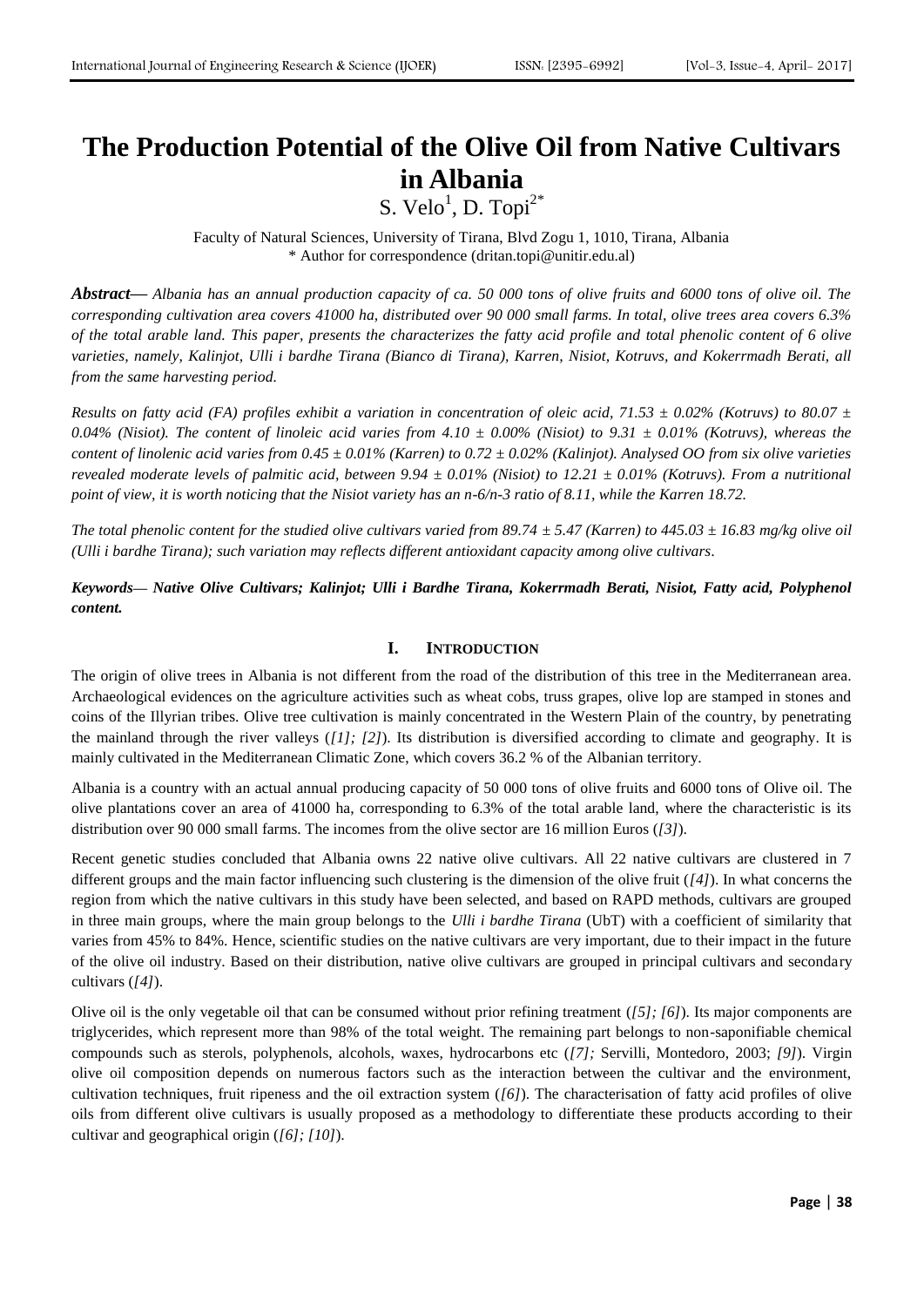In this study, are presented the fatty acid composition and total polyphenol content of six olive cultivars. Studied cultivars were *Kalinjot, Ulli i bardhe Tirana (UbT)*, *Karren*, *Nisiot*, *Kotruvs, Kokerrmadh Berati*, which belong to different regions of Albania, with different pedoclimatic conditions. The olives from these cultivars are mainly used in the production of oil except to Kokerrmadh Berati used as Table Olive.

Nowadays, an attempt to modify the national fund of olive tree is an ongoing process. The scope of the study presented herein is linked with chemical evaluation of the Monovarietal Virgin Olive Oils. Assessment of quality parameters and nutritional value of olive oils from studied cultivars is presented in this paper. Such pioneering study will allow for the identification of native cultivars that produce good quality olive oil and that are very well adapted to the pedoclimatic conditions in Albania.

## **II. MATERIALS AND METHODS**

## **2.1 Sample collection and oil extraction**

A total of 6 native olive cultivars, namely, *Kalinjot, Ulli i bardhe Tirana (UbT)*, *Karren*, *Nisiot*, *Kotruvs* and *Kokerrmadh Berati*, were harvested in their main area of Tirana and Kruja Regions, between October and November 2014, and prepared as described in Table 1. The climatic characteristics of the production areas, in terms of temperature, are reported in Figs. 1.



**FIGURE 1: TPC OF SIX MONOVARIETAL VIRGIN OLIVE OILS OF NATIVE CULTIVAR. (UBT-ULLI I BARDHE TIRANA; KMB-KOKERMADH BERATI)**

**TABLE 1**

| тирне т                                        |                      |                       |                       |  |  |  |  |  |
|------------------------------------------------|----------------------|-----------------------|-----------------------|--|--|--|--|--|
| OLIVE VARIETIES, HARVESTING AND EXTRACTION DAY |                      |                       |                       |  |  |  |  |  |
| Code sample                                    | <b>Cultivar name</b> | <b>Harvesting day</b> | <b>Extraction day</b> |  |  |  |  |  |
| Nr.1                                           | Kalinjot             | 8/11/2014             | 8/11                  |  |  |  |  |  |
| Nr. 2                                          | Ulli Bardhe Tirana   | 10/10/2014            | 10/10                 |  |  |  |  |  |
| Nr.3                                           | Karren               | 12/11/2014            | 13/11                 |  |  |  |  |  |
| Nr.4                                           | <b>Nisiot</b>        | 12/11/2014            | 13/11                 |  |  |  |  |  |
| Nr. 5                                          | Kotruvs              | 13/11/2014            | 13/11                 |  |  |  |  |  |
| Nr.6                                           | Kokerrmadh Berati    | 13/11/2014            | 14/11                 |  |  |  |  |  |

Oil extraction was performed with a Laboratory press, under cold extraction conditions and mechanical pressing. Once the olives had been properly cleaned and washed, they were poured into the receiving hopper, where a screw activated by hand through a handle fed the crusher that was equipped with a fixed grate and a hollow knife impeller. The paste produced fell into the lower mixer, where a helicoidally shaped stirrer prepared it. A speed change gear sends the paste to the decanter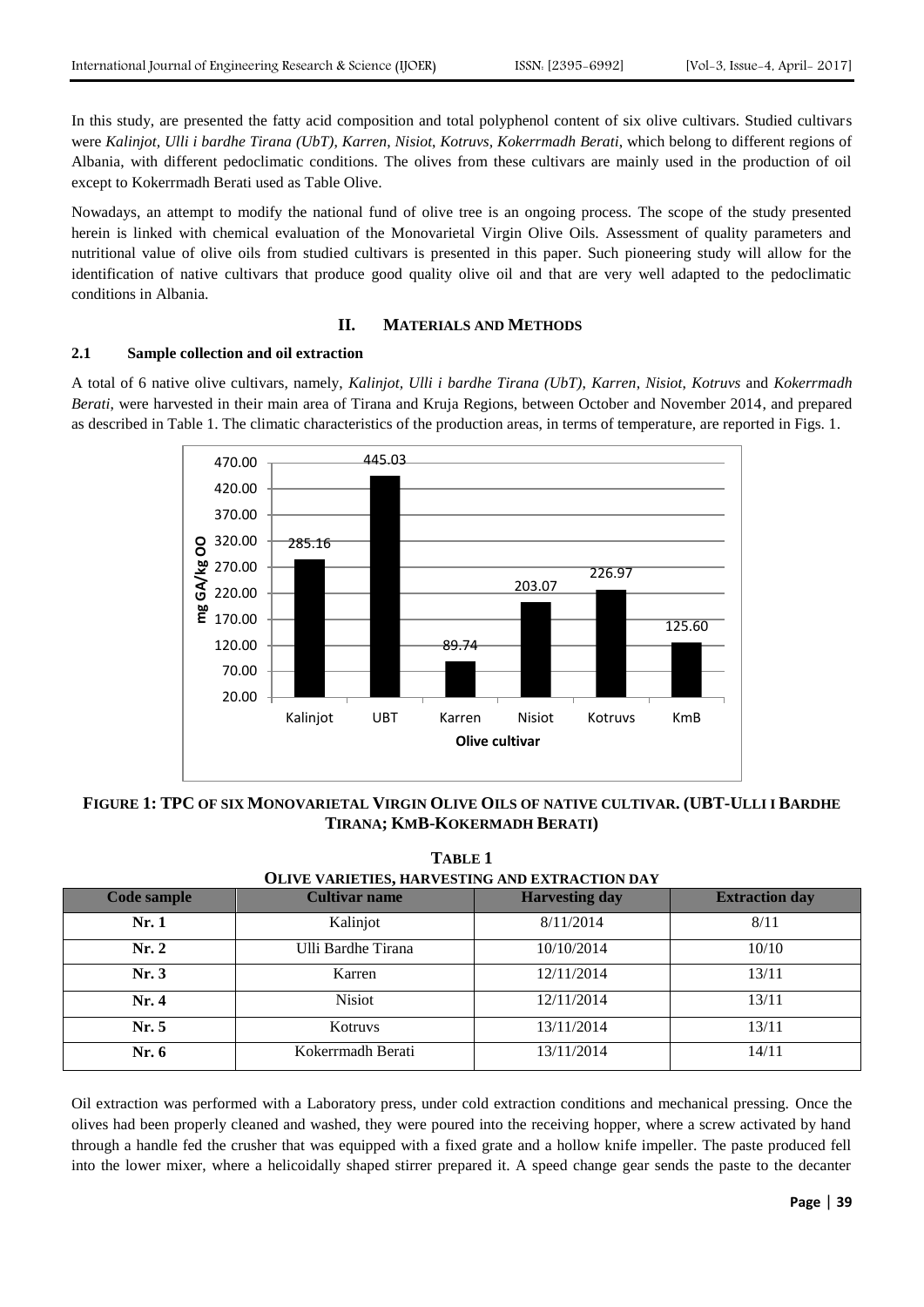where separation took place: oil from the front and waste mixed with water from the back of the machine. The oil samples were stored in the dark at  $4^{\circ}$ C until analysis.

#### **2.2 Chemicals**

The chemical reagents were analytical grade, from Sigma-Aldrich Chemie (Steinheim, Germany). Internal standard C15:0 was purchased from Sigma-Aldrich. Gallic acid and Folin-Ciocalteau reagent were supplied by Fluka Chemie GmbH (Buchi, Switzerland).

## **2.3 Analytical methods**

### **2.3.1 Determination of fatty acid profiles**

Fatty acid methyl esters (FAME) were prepared through direct basic transesterification, according to IOOC, using pentadecanoic acid (C 15:0) as Internal Standard. The assay of FAME was carried out with a HP-6890 Gas chromatograph, equipped with a Flame Ionization Detector (GC-FID). Separation was achieved in a SP-2380 capillary column (60 m x 0.25 mm x  $0.20 \mu$ m) from Supelco. Hydrogen was used as carrier gas at a flow rate of 1.0 ml min<sup>-1</sup>. Calculations were performed according to Official Method Ce 1b-89 ([*[11\]](#page-4-9)*). Identification of FA was undertaken with pure standards (Sigma-Aldrich, Supelco), based on the comparison of retention times. Fatty acids were named by using the code  $i: j(n-k)$ , where *i*-indicates the total number of carbons, *j*-the number of double bonds, and *k*-the position of the last double bound counted from the terminal methyl group.

#### **2.3.2 Determination of Total Polyphenol Content**

#### **Fractionation of olive oils**

The method used to perform the fractionation of oils was proposed by *[\[12\]](#page-4-10)*). Briefly, samples were dissolved in n-hexane (Sigma, Germany) and extracted with a methanol/water mixture (60:40, vol/vol). The insoluble fraction (non-polar) in methanol/water fraction was removed, whereas the polar fraction was used, as it was, for further analysis.

#### **Colorimetric determination of total polyphenol content**

The Folin-Ciocalteau method was used to determine the total polyphenol content (TPC) of samples, according to method proposed by (*[\[12\]](#page-4-10)*). The absorbance of mixture was measured after 1 h of reaction with a UV-VIS Mini-1240 Spectrophotometer (Shimadzu) at 725 nm. Results were expressed as Gallic acid equivalent (mg/kg olive oil), calculated from the following calibration curve, determined by linear regression:

$$
A_{725} = 3.015 \text{ [GA]} + 0.005 \text{ (r}^2 = 0.999) \tag{1}
$$

where [GA] was concentration of gallic acid, expressed as mg/kg oil.

#### **2.4 Statistical analysis**

The complete data were evaluated by randomized block design, with three replicates from fatty acid analysis and duplicates for TPC values. Results were displayed as mean values and standard error (n=3). Significance of the differences among the values was determined by analysis of variance using One-way ANOVA test. The level of significance was determined at P<0.05. The employed statistical program was SPSS 17.0 Statistics 2008 (SPSS Inc., Chicago, IL, USA).

#### **III. RESULTS AND DISCUSSION**

Fatty acid profiles of the olive cultivars studied are described in Table 2. One-way ANOVA analysis showed that fatty acid profiles of the seven olive cultivars were statistically significantly different. Results revealed that, in what concerns palmitic acid (PA), the cultivars can be grouped in two groups: (i) those with lower PA content, such as Nisiot (9.94  $\pm$  0.01%), UBT (10.88  $\pm$  0.01%), Kokerrmadh Berati (10.41  $\pm$  0.01%), and Kalinjoti 10.92  $\pm$  0.17%), cultivars, and those with higher PA content, such as Kotruvs ( $12.21 \pm 0.01\%$ ) cultivar.

The oleic acid (OA) content was as follows: 71.53 ± 0.02 *%* (Kotruvs), 74.61 ± 0.06 % (UbT), 73.94 ± 0.02% (Karren), 75.1  $\pm$  1.21% (Kalinjot), 80.07  $\pm$  0.04% (Nisiot). Linoleic acid (LA) content showed high variation among the studied cultivars; olive cultivars such as Kalinjot (7.56  $\pm$  0.13%), UbT (8.00  $\pm$  0.07%), Karren (8.35  $\pm$  0.01%), Kotruvs (9.31 $\pm$  0.01%) and Nisiot (4.10  $\pm$  0.00%), presented low content of LA.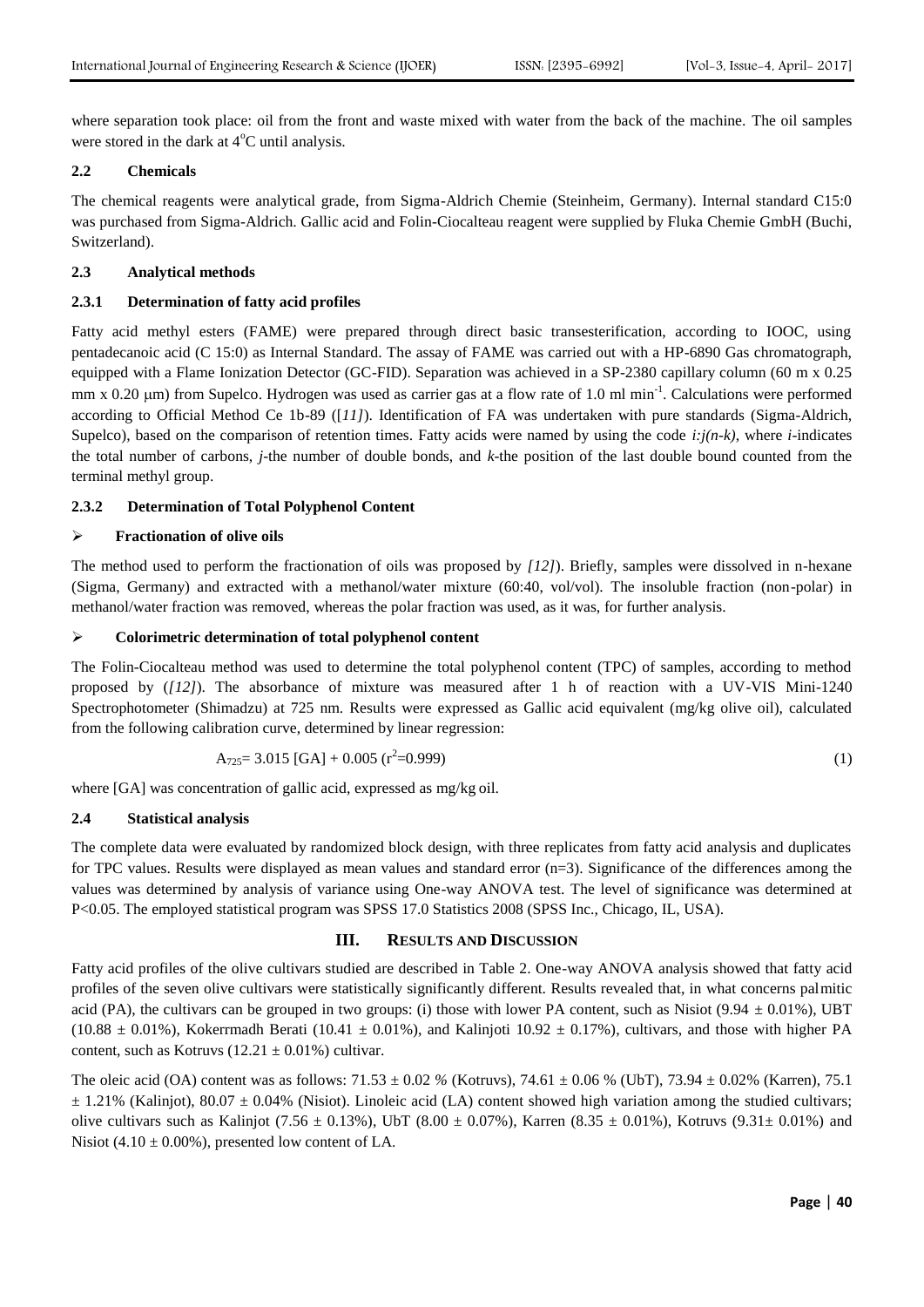The alpha-Linolenic acid (ALA) was found below 1%, submitting the quality criteria of the Extra Virgin Olive Oils (EVOO). The ALA content varied according to the following ascending order:  $0.45 \pm 0.01\%$  (Karren),  $0.51 \pm 0.01\%$  (Nisiot and Kotruvs),  $0.58 \pm 0.01\%$  (UbT),  $0.72 \pm 0.02\%$  (Kalinjot),  $0.67 \pm 0.01\%$  (Kokerrmadh Berati).

**TABLE 2 TPC OF SIX MONOVARIETAL VIRGIN OLIVE OILS OF NATIVE ORIGIN (MG GALLIC ACID/KG OLIVE OIL)**

| <b>Variety</b>       | $Mean \pm SD$      |  |  |  |  |
|----------------------|--------------------|--|--|--|--|
| Kalinjot             | $285.16 \pm 3.29$  |  |  |  |  |
| Ulli i Bardhe Tirana | $445.03 \pm 16.83$ |  |  |  |  |
| <b>Karren</b>        | $89.74 \pm 0.47$   |  |  |  |  |
| <b>Nisiot</b>        | $203.07 \pm 7.51$  |  |  |  |  |
| Kotruvs              | $226.97 \pm 1.40$  |  |  |  |  |
| Kokerrmadh Berati    | $125.60 \pm 6.09$  |  |  |  |  |

A high content of ALA contributes to the n-6/n-3 ratio, a very important value for the nutritional evaluation of lipids of different origin. Regarding such ratio, the Nisiot cultivar shows a n-6/n-3 ratio of 8.11, followed by 10.31 (Kokrremadh Berati), 10.47 (Kalinjot), and 13.75 (UbT), while the remaining cultivars show higher values, Karren (18.72) and Kotruvs (18.25).

Comparison of the FA profiles of the Albanian native cultivars with those in neighbouring countries (*[\[7\];](#page-4-6) [\[13\];](#page-5-0) [\[14\]](#page-5-1)*) and Northern Africa [\(\[15\]\)](#page-5-2) gives indication that they are comparable with Italian olive cultivars, but also with other Mediterranean countries (*[\[7\];](#page-4-6) [\[13\]](#page-5-0)*). For example, the level of palmitic acid in the studied native cultivars is comparable with Italian cultivars Leccino (14.3%) and Moraiolo (10.5%); Spanish cultivars Arbequina (14.3%); Lechin (10.5%) and Redondilla (12.5%), and Greek cultivar (13.3%). The level of oleic acid in Albanian cultivars is comparable with Frantoio (78.2%), Arbequina, 75.3% and Koreiniki, 71.9% (*[\[13\]](#page-5-0)*). Related to the linoleic acid trends is not as even since the Albanian olive cultivars present content differences. The UbT content is comparable with Arbequina, Frantoio, Leccino and Koreiniki. On the other hand, the Boçi cultivar presents high content of linoleic acid comparable to the Spanish cultivars Redondilla and Lechin (*[\[7\],](#page-4-6) [\[14\]](#page-5-1)*).

## **TABLE 3 FATTY ACID PROFILE, TOTAL POLYPHENOL CONTENT (TPC), N-6/N-3 AND 18:1/18:2 RATIOS OF THE SEVEN NATIVE OLIVE CULTIVARS**

| Formula                    | Kalinjot         | <b>Ulli i Bardhe Tirane</b> | <b>Karre</b>     | <b>Nisiot</b>    | <b>Kotruvs</b>   | Kokerrmadh<br><b>Berati</b> |
|----------------------------|------------------|-----------------------------|------------------|------------------|------------------|-----------------------------|
| 14:0                       | ND               | <b>ND</b>                   | ND               | <b>ND</b>        | ND               | ND                          |
| 16:0                       | $10.92 \pm 0.17$ | $10.88 \pm 0.01$            | $11.17 \pm 0.02$ | $9.94 \pm 0.01$  | $12.21 \pm 0.01$ | $10.41 \pm 0.00$            |
| $16:1(n-9)$                | $0.09 \pm 0.00$  | $0.07 \pm 0.00$             | ${\rm ND}$       | $0.12 \pm 0.00$  | $0.09 \pm 0.00$  | $0.13 \pm 0.00$             |
| $16:1(n-7)$                | $0.48 \pm 0.01$  | $0.35 \pm 0.01$             | $0.36 \pm 0.00$  | $0.41 \pm 0.00$  | $0.82 \pm 0.00$  | $0.61 \pm 0.00$             |
| 17:0                       | $0.04 \pm 0.05$  | $0.13 \pm 0.00$             | $0.14 \pm 0.00$  | <b>ND</b>        | <b>ND</b>        | <b>ND</b>                   |
| $17:1(n-7)$                | $0.14 \pm 0.01$  | $0.19 \pm 0.00$             | $0.18 \pm 0.00$  | <b>ND</b>        | <b>ND</b>        | <b>ND</b>                   |
| 18:0                       | $2.31 \pm 0.03$  | $2.83 \pm 0.01$             | $3.22 \pm 0.01$  | $2.56 \pm 0.01$  | $1.96 \pm 0.01$  | $2.10\pm0.01$               |
| $18:1(n-9)$ trans          | <b>ND</b>        | <b>ND</b>                   | <b>ND</b>        | <b>ND</b>        | <b>ND</b>        | <b>ND</b>                   |
| $18:1(n-9)c$ is            | $75.11 \pm 1.21$ | 74.61±0.06                  | 73.94±0.02       | $80.07 \pm 0.04$ | $71.53 \pm 0.02$ | $76.26 \pm 0.07$            |
| $18:1(n-7)$                | $1.88 \pm 0.02$  | $1.53 \pm 0.00$             | $1.45 \pm 0.01$  | $1.55 \pm 0.00$  | $2.87 \pm 0.00$  | $2.20 \pm 0.01$             |
| $18:2(n-6)c$ is            | $7.56 \pm 0.13$  | $8.00 \pm 0.07$             | $8.35 \pm 0.01$  | $4.10 \pm 0.00$  | $9.31 \pm 0.01$  | $6.92 \pm 0.00$             |
| 20:0                       | $0.36 \pm 0.01$  | $0.43 \pm 0.01$             | $0.50 \pm 0.01$  | $0.45 \pm 0.02$  | $0.37 \pm 0.01$  | $0.40 \pm 0.01$             |
| $18:3(n-3)$                | $0.72 \pm 0.02$  | $0.58 \pm 0.01$             | $0.45 \pm 0.01$  | $0.51 \pm 0.00$  | $0.51 \pm 0.01$  | $0.67 \pm 0.01$             |
| $20:1(n-9)$                | $0.31 \pm 0.01$  | $0.28 \pm 0.01$             | $0.24 \pm 0.02$  | $0.31 \pm 0.01$  | $0.34 \pm 0.01$  | $0.33 \pm 0.01$             |
| 22:0                       | $0.08 + 0.04$    | $0.07 \pm 0.00$             | <b>ND</b>        | <b>ND</b>        | <b>ND</b>        | <b>ND</b>                   |
|                            |                  |                             |                  |                  |                  |                             |
| $n - 6/n - 3$              | 10.47            | 13.75                       | 18.72            | 8.11             | 18.25            | 10.31                       |
|                            | 13.36            | 14.34                       | 15.04            | 12.95            | 14.54            | 12.92                       |
| $\square$ $\square$ $MUFA$ | 78.01            | 77.05                       | 75.94            | 82.46            | 75.65            | 79.53                       |
| $\square \square$ PUFA     | 8.29             | 8.59                        | 9.03             | 4.60             | 9.82             | 7.59                        |
| 18:1/18:2                  | 9.93             | 9.33                        | 8.86             | 19.54            | 7.68             | 11.02                       |
| <b>MUFAs/SFAs</b>          | 5.84             | 5.37                        | 5.05             | 6.37             | 5.20             | 6.16                        |
| <b>MUFAs/PUFAs</b>         | 9.42             | 8.97                        | 8.41             | 17.92            | 7.71             | 10.48                       |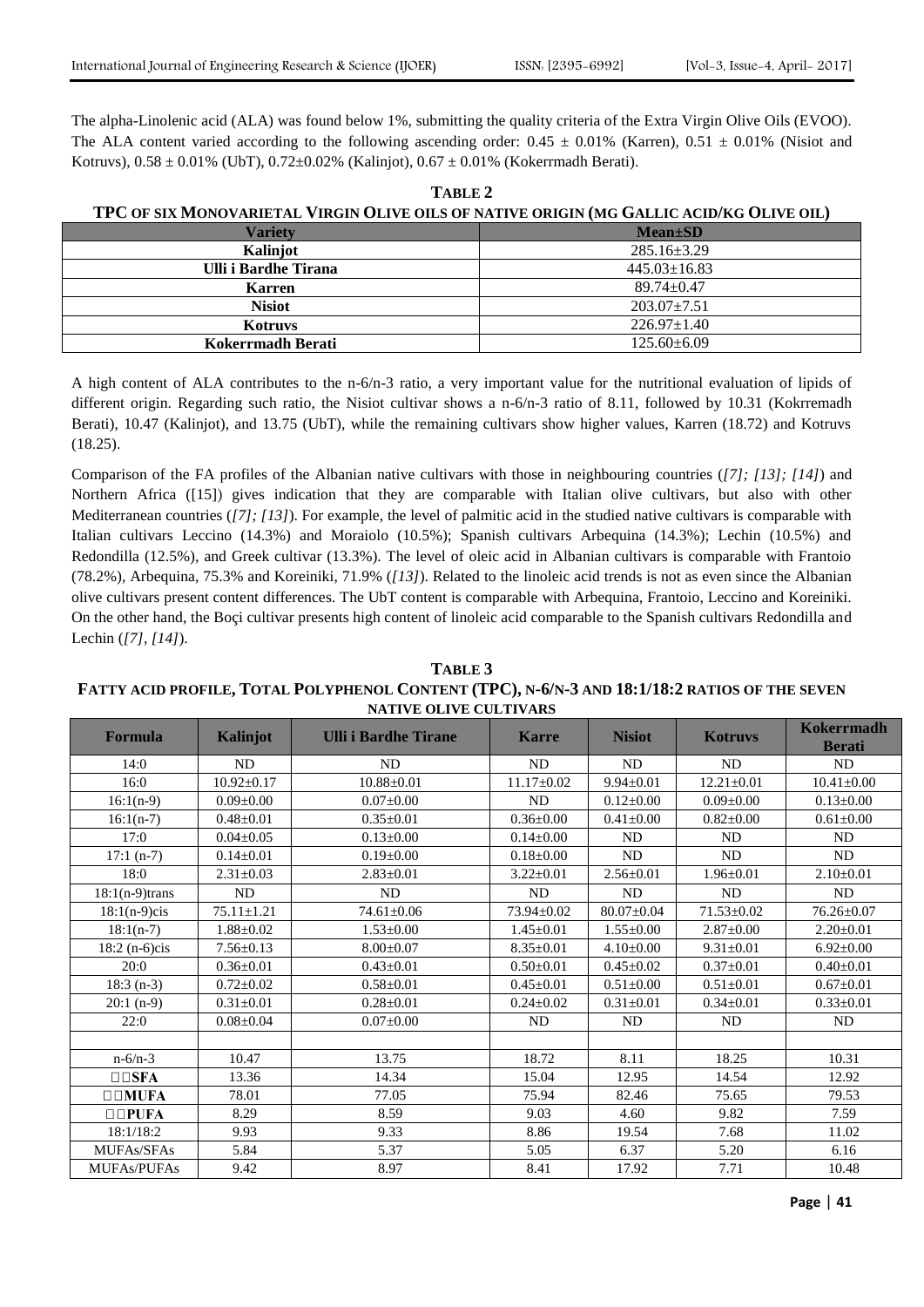The ratio between monounsaturated and saturated fatty acids of the studied cultivars had an average value of 5.05 - 6.37, whereas the ratio between monounsaturated and polyunsaturated fatty acids presented an average value of 7.71-17.92 (Table 3), which are relatively low; however, the high phenol content could indicate that oil quality was maintained without lipid deterioration.

Analysis of the ratio 18:1/18:2 is another indication that refers to the oil oxidation stability. The limit value proposed is  $18:1/18:2 \ge 7.00$  ( $17$ ). The results show that the Monovarietal olive oils from 7.68 (Kotruvs) to 9.33 (UbT) and 19.54 (Nisiot) have acceptable oxidation stability. In conclusion all the OO from studied cultivars are above the limit value of 7.00.

Quantitative determination of phenolic compounds in olive oil was performed according to the colorimetric method Folin-Ciocalteau (*[\[12\]](#page-4-10)*). The amount of phenolic compounds in olive oil varies from 50 to 1000 mg/kg and depends on several factors such as: climate, and extraction technology (*[\[6\]](#page-4-5)*), cultivar (*[\[19\]](#page-5-4)*) and degree of maturation (*[\[18\]](#page-5-5)*).

The results for the six olive cultivars (Table 3) reveal that the highest value belongs to UbT,  $445.03 \pm 11.90$  mg GA/kg olive oil, and the lowest value belongs to Karren,  $63.02 \pm 3.9$  mg GA/kg olive oil. The results show that the polyphenol content of the studied olive oils had significant differences  $(p<0.05)$  among the cultivars. According to the classification for the olive oils proposed by Montedoro et al (*[\[19\]](#page-5-4)*) regarding to the Total Polyphenol Content, the Karren and Kokermadh Berati cultivars can be classified in group of "low" content (50-200 mg/kg); while the next four cultivars, Kalinjoti, UBT, Nisioti and Kotruvs can be classified in the group of "medium" content (200-500 mg/kg). The obtained results from the studied cultivars can be related mainly to the cultivar differences. The geographical and pedo-climatical conditions are relatively comparable among regions were collected the olive fruits. The TPC results for UBT are comparable with Koreiniki (Greece), Picual (Spain) and Frantoio (Italy) cultivars (*[\[7\],](#page-4-6) [\[13\]](#page-5-0)*).

#### **IV. CONCLUSION**

The results on the chemical composition of the studied cultivars give for the first time a comprehensive analysis of the Albanian olive cultivars. The variations, observed in fatty acid composition and phenolic compounds, are probably due to both genetic factors and environmental conditions. By comparison with results from literature, it can be concluded that the levels of fatty acids in the oils of the studied cultivars are similar to those found in the group of olive cultivars typical from Northern Mediterranean regions. In general referred to the 18:1/18:2 ratio an index of the oxidative state to the monovarietal olive oils give good consistency. The nutritional profile of *Nisioti* cultivar is highly interesting, as well as the *Kokerrmadh Berati* cultivar. The total phenolic content of the UBT is particularly of interest, with potential to be expanded beyond its territory.

#### **REFERENCES**

- <span id="page-4-0"></span>[1] Kafazi, N., Muço, Dh. (1984). *Olive Culture*. Tirana. Albania: ILB, p. 0 (In Albanian).
- <span id="page-4-1"></span>[2] Thomaj, F., Panajoti, Dh. (2003). *Olive cultivars*. Tirana, Albania: ILB, p 350 (In Albanian).
- <span id="page-4-2"></span>[3] MAFCP. *Study on Actual Olive cultivation and its developing perspectives.* Ministry of Agriculture, Food and Consumer Protection. Tirana, (2009) p. 484.
- <span id="page-4-3"></span>[4] Thomaj, F., Panajoti, Dh. (2005). Variability of Olive varieties according to the multivariate methods. *Revista Shqiptare e Shkencave Bujqesore. 6(4),* (In Albanian).
- <span id="page-4-4"></span>[5] EUC. (1991). Characteristics of olive oil and olive pomace oil and their analytical methods. Reregulation EEC/2568/91. *Official Journal of European Communities, L248, 1-82.*
- <span id="page-4-5"></span>[6] Boskou, D. (2006). *Olive Oil: Chemistry and Technology*. Champaign, IL, USA: AOCS Press.
- <span id="page-4-6"></span>[7] Aparicio, R., Luna, G. (2002). Characterization of Monovarietal virgin olive oils. *European Journal of Lipid Science and Technology, 104,* 614–627.
- [8] Servilli, M., Montedoro, G. (2003). Contribution of phenolic compounds to virgin olive oil quality. *European Journal of Lipid Science and Technology. 105,* 403-408.
- <span id="page-4-7"></span>[9] Pirisi, F. M., Cabras, P., Falqui, C., Migliorini, M., Muggelli, M. (2000). Phenolic Compounds in Virgin Olive Oil. 2. Reappraisal of the Extraction, HPLC Separation, and Quantification Procedures. *Journal of Agriculture and Food Chemistry. 48,* 1191-1196.
- <span id="page-4-8"></span>[10] Mannina, L., Dugo, G., Salvo, F., Cicero, L., Ansanelli, G., Calcagni, C. (2003). Study of the cultivar –composition relationship in Sicilian Olive oils by GC, NMR, and statistical methods. *Journal of Agriculture and Food Chemistry. 51,* 120-127.
- <span id="page-4-9"></span>[11] Official Method Ce 1b-89. (1994). In: *Official Methods and Recommended Practices of the American Oil Chemists' Society*, 4th edition; AOCS Press: Champaign, IL, USA.
- <span id="page-4-10"></span>[12] Kalantzakis, G., Blekas, G., Pegklidou, K., Boskou, D. (2006). Stability and radical scavenging activity of heated olive oil and other vegetable oils. *European Journal of Lipid Science and Technology. 108,* 329-335.